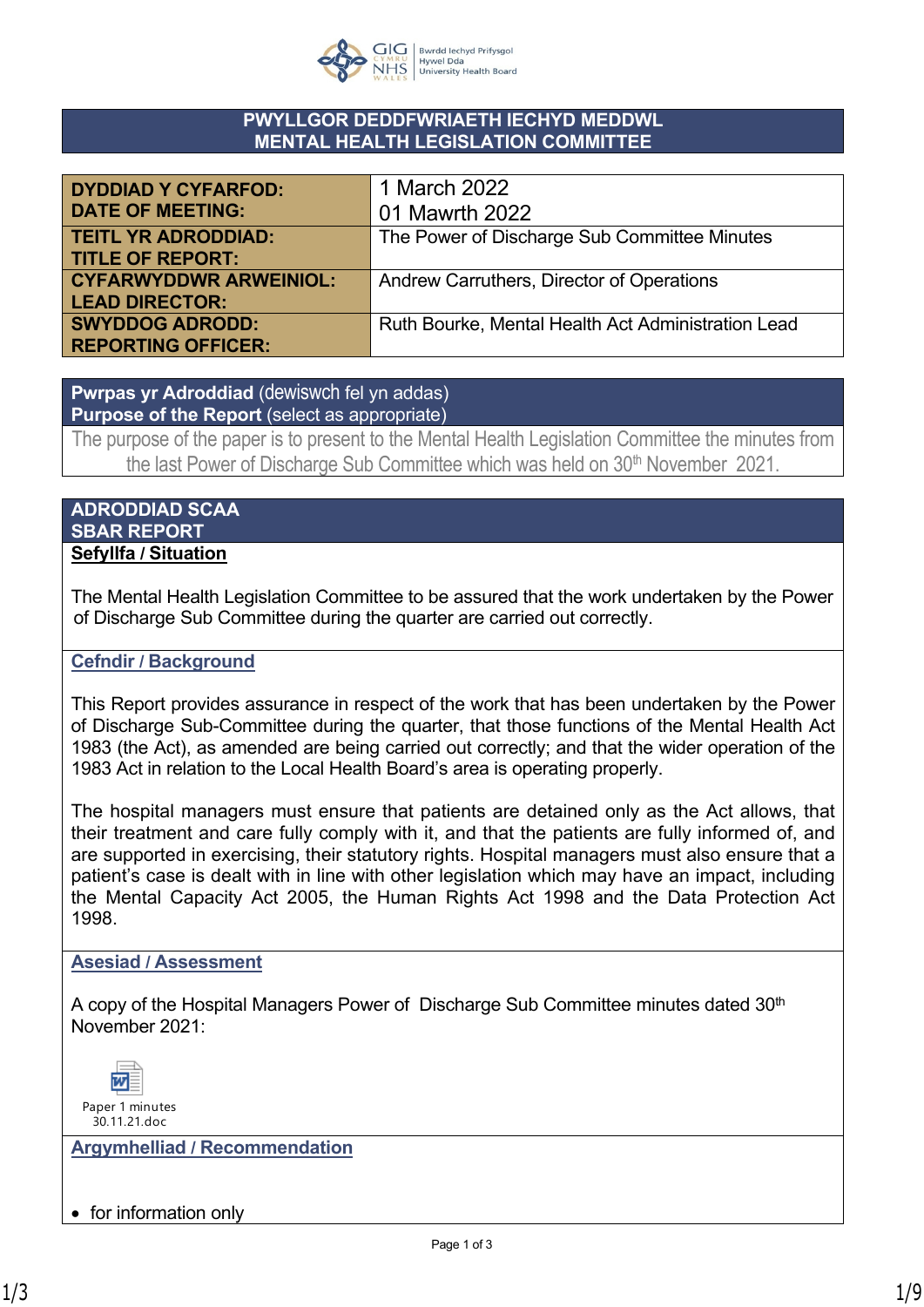| Amcanion: (rhaid cwblhau)<br><b>Objectives: (must be completed)</b>                                                             |                                                                                                                                                                                                                                                                              |
|---------------------------------------------------------------------------------------------------------------------------------|------------------------------------------------------------------------------------------------------------------------------------------------------------------------------------------------------------------------------------------------------------------------------|
| <b>Committee ToR Reference:</b><br>Cyfeirnod Cylch Gorchwyl y Pwyllgor:                                                         |                                                                                                                                                                                                                                                                              |
| Cyfeirnod Cofrestr Risg Datix a Sgôr<br>Cyfredol:<br>Datix Risk Register Reference and<br>Score:                                |                                                                                                                                                                                                                                                                              |
| Safon(au) Gofal ac lechyd:<br>Health and Care Standard(s):                                                                      | Standards 1,6,7,8,10,12,14 and 15                                                                                                                                                                                                                                            |
| Amcanion Strategol y BIP:<br><b>UHB Strategic Objectives:</b>                                                                   | The Mental Health Act Monitoring Committee provides<br>an assurance to the Board of the organisation's<br>compliance with primary legislation in Wales including<br>the Mental Health Act (1983), with the 2007<br>amendments, and the Mental Health (Wales) Measure<br>2010 |
| <b>Amcanion Llesiant BIP:</b><br><b>UHB Well-being Objectives:</b><br><b>Hyperlink to HDdUHB Well-being</b><br><b>Statement</b> |                                                                                                                                                                                                                                                                              |

| <b>Gwybodaeth Ychwanegol:</b><br><b>Further Information:</b> |                                              |
|--------------------------------------------------------------|----------------------------------------------|
| Ar sail tystiolaeth:<br>Evidence Base:                       | N/A                                          |
|                                                              |                                              |
| <b>Rhestr Termau:</b>                                        | Outlined in report                           |
| <b>Glossary of Terms:</b>                                    |                                              |
| Partïon / Pwyllgorau â ymgynhorwyd                           | The Mental Health Legislation Scrutiny Group |
| ymlaen llaw y Pwyllgor Ceisiadau                             | The Mental Health Act Operational Group      |
| <b>Gofal Sylfaenol:</b>                                      |                                              |
| Parties / Committees consulted prior                         |                                              |
| to Mental Health Legislation                                 |                                              |
| <b>Assurance Committee:</b>                                  |                                              |

| <b>Effaith: (rhaid cwblhau)</b><br>Impact: (must be completed)    |                                                                                                                       |
|-------------------------------------------------------------------|-----------------------------------------------------------------------------------------------------------------------|
| <b>Ariannol / Gwerth am Arian:</b><br><b>Financial / Service:</b> | Non-compliance with the Mental Health Act could result in<br>legal proceedings being brought against the Health Board |
|                                                                   | who is the detaining authority.                                                                                       |
| <b>Ansawdd / Gofal Claf:</b><br><b>Quality / Patient Care:</b>    | There is a patient representative on the Mental Health<br><b>Legislation Committee</b>                                |
|                                                                   |                                                                                                                       |
|                                                                   |                                                                                                                       |
|                                                                   |                                                                                                                       |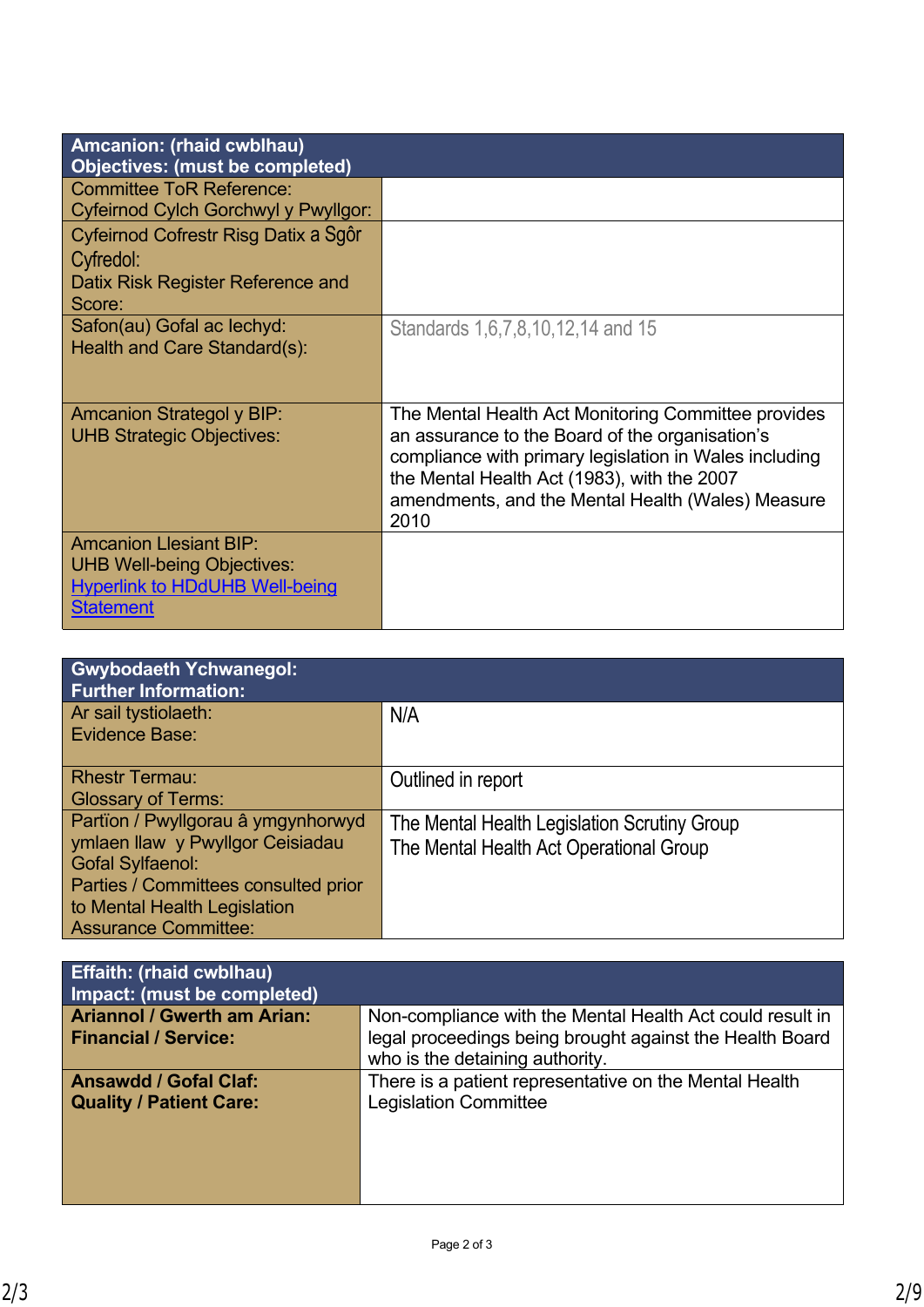| <b>Gweithlu:</b><br><b>Workforce:</b>    | <b>NA</b>                                                                                                                                                                                                                                                                                                                  |
|------------------------------------------|----------------------------------------------------------------------------------------------------------------------------------------------------------------------------------------------------------------------------------------------------------------------------------------------------------------------------|
| <b>Risg:</b><br><b>Risk:</b>             | Risk of non-compliance with the 1983 Act and with the<br>Welsh Government's Mental Health Act 1983 Code of<br>Practice for Wales and with the Good Governance<br><b>Practice Guide - Effective Board Committees</b><br>(Supplementary Guidance) Guidance.<br>Safety of patients<br>Assurance – use of statutory mechanisms |
| <b>Cyfreithiol:</b><br>Legal:            | As outlined above                                                                                                                                                                                                                                                                                                          |
| <b>Enw Da:</b><br><b>Reputational:</b>   | Mental Health Act media focus                                                                                                                                                                                                                                                                                              |
| <b>Gyfrinachedd:</b><br><b>Privacy:</b>  | As above                                                                                                                                                                                                                                                                                                                   |
| <b>Cydraddoldeb:</b><br><b>Equality:</b> | N.A                                                                                                                                                                                                                                                                                                                        |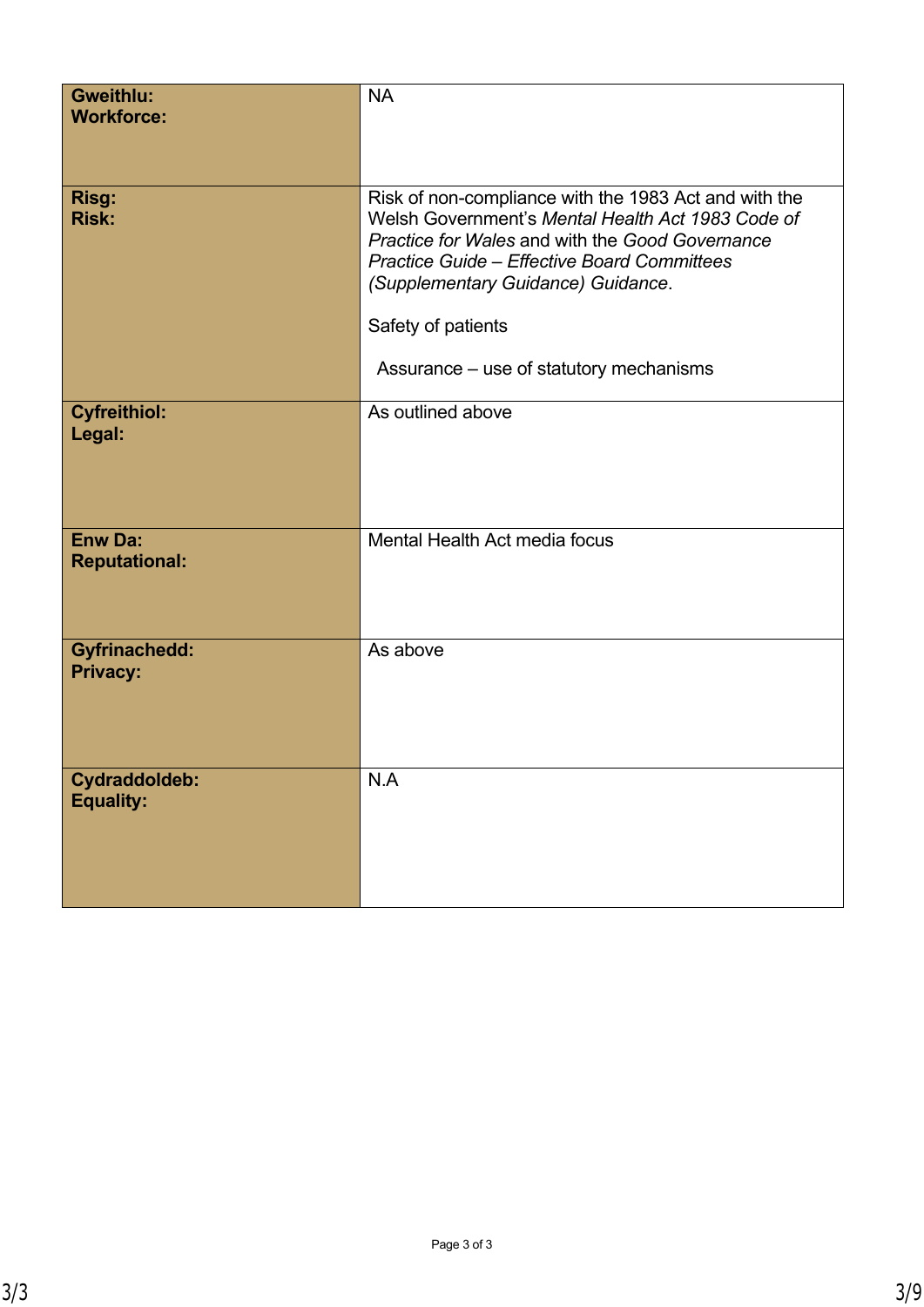

# **COFNODION Y CYFARFOD PWYLLGOR HOSPITAL MANAGERS POWER OF DISCHARGE SUB COMMITTEE**

## **HOSPITAL MANAGERS POWER OF DISCHARGE SUB COMMITTEE MEETING**

|        | Date and Time of Meeting: Tuesday 30 <sup>th</sup> November 2021 at 1.30pm |
|--------|----------------------------------------------------------------------------|
| Venue: | ' MS Teams                                                                 |

| Present:       | Professor John Gammon, Independent Board Member<br>(Chair to POD Sub-Committee) |
|----------------|---------------------------------------------------------------------------------|
|                | Mr Maynard Davies, Independent Member                                           |
|                | Mrs Joan Palmer, Member Appeals Panel                                           |
|                | Mrs Sue Richards, Member Appeals Panel                                          |
|                | Mr Phil Layton, Member Appeals Panel                                            |
|                | Mrs Angela Brown, Member Appeal Panel                                           |
|                |                                                                                 |
|                | Mr Stephen Smedley, Member Appeals Panel                                        |
|                | Mrs Lyn Maliphant, Member Appeals Panel                                         |
|                | Mr Richard Griffith, Member Appeals Panel                                       |
|                | Mr Winston Weir, Independent Board Member                                       |
|                | Mrs Terrill Chadwick, Member Appeals Panel                                      |
|                | Mrs Jane Jannotti, Member Appeals Panel                                         |
|                | Mr Owen Burt, Member Appeals Panel                                              |
|                | Mrs Mollie Roach, Member Appeals Panel                                          |
|                | Mrs Jane Jeffs, Member Appeals Panel                                            |
| In Attendance: | Sarah Roberts, Mental Health Legislation Manager                                |
|                | Ruth Bourke, Mental Health Act Administration Lead                              |
|                | Louise Howells, Mental Health Act Administrator                                 |
|                | Helena Christopher, Mental Health Act Administrator                             |
|                | Natasha Fox, Independent Mental Health Advocate, Advocacy West Wales            |
|                | Nia Williams, Independent Mental Health Advocate, Advocacy West Wales           |
|                |                                                                                 |

| <b>Governance:</b> |                                                                     |               |
|--------------------|---------------------------------------------------------------------|---------------|
| Agenda             | <b>Item</b>                                                         | <b>Action</b> |
| <b>Item</b>        |                                                                     |               |
|                    | Introductions and Apologies for Absence.                            |               |
|                    | Apologies for Absence were received from:                           |               |
|                    | Mrs Judith Hardisty, Vice Chairman, HDUHB                           |               |
|                    | Mrs Carol Williams, Member Appeal Panel                             |               |
|                    | Mr Mike Ponton, Member Appeals Panel                                |               |
| <b>HMPODSC</b>     | Presenter welcomed all members.                                     |               |
| $(21)$ 1.1         |                                                                     |               |
|                    | In the introduction Prof. John Gammon apologised for his absence in |               |
|                    | the last meeting and 0 wished to express his thanks to Mrs Delyth   |               |
|                    | Raynsford, Independent Member for Chairing the last meeting.        |               |
|                    |                                                                     |               |
|                    | Mr Winston Weir, Independent Board Member, introduced himself to    |               |
|                    | all members.                                                        |               |
|                    |                                                                     |               |
| <b>HMPODSC</b>     | <b>Declarations of Interests</b>                                    |               |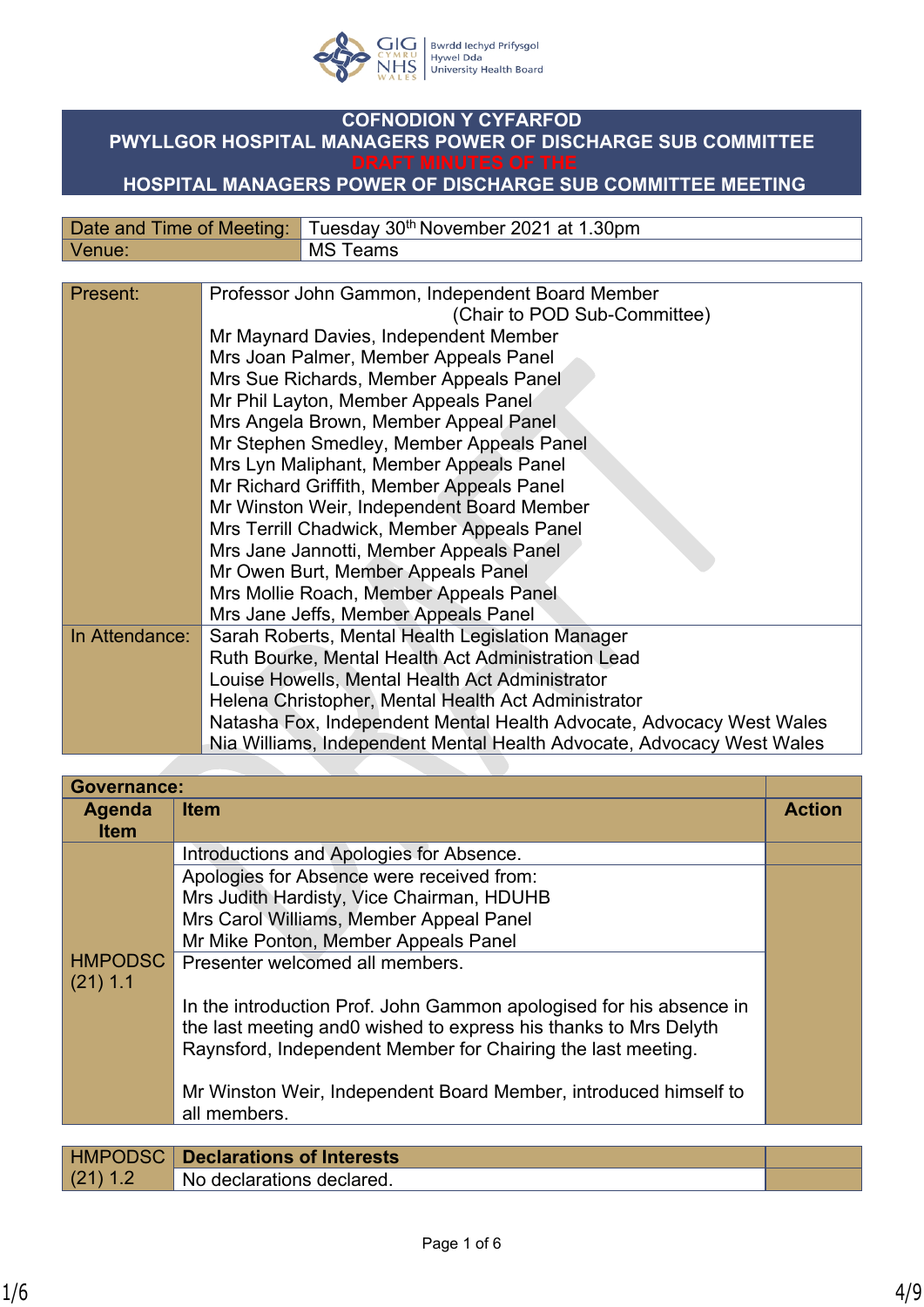# Hospital Managers Power of Discharge Sub-Committee Part 1 Sub Committee Business and Information

|            | HMPODSC   Minutes of Meeting Held on 3rd August 2021                                 |  |
|------------|--------------------------------------------------------------------------------------|--|
| $(21)$ 1.3 | Members in attendance confirmed the minutes as an accurate record<br>of the meeting. |  |

|                | Table of Actions and Matters Arising from the Minutes of the<br>Meeting Held on 3rd August 2021 |  |
|----------------|-------------------------------------------------------------------------------------------------|--|
| <b>HMPODSC</b> | Table of Actions from last meeting held now all completed:                                      |  |
| $(21)$ 1.4     |                                                                                                 |  |

|                              | Discussion of Learning and Governance from panel hearings                                                                                                                                                                                                                                     |  |
|------------------------------|-----------------------------------------------------------------------------------------------------------------------------------------------------------------------------------------------------------------------------------------------------------------------------------------------|--|
| <b>HMPODSC</b><br>$(21)$ 1.5 | Some discussion took place about matters arising from hearings<br>during the last quarter and situations worth noting:-                                                                                                                                                                       |  |
|                              | Mr Richard Griffith referred to a case he had chaired, the patient<br>wished to join the meeting unfortunately there was no microphone<br>available on the device that was being used, due to the hearing<br>being held remotely, it was possible to rescheduled for the next<br>working day. |  |
|                              | Professor John Gammon, commented on the ease of reorganising<br>a hearing which is being held remotely.                                                                                                                                                                                       |  |
|                              | Ruth Bourke commented on the delay in relaying the written<br>decision to patients, it was agreed that the decision will be written<br>up at the end of each hearing with all panel members present.                                                                                          |  |

|                            | Information Governance - review of virtual appeal hearings                                                                                                                                                                                                                  |  |
|----------------------------|-----------------------------------------------------------------------------------------------------------------------------------------------------------------------------------------------------------------------------------------------------------------------------|--|
| <b>HMPODSC</b><br>(21) 1.6 | Helena presented the report on feedback and views from parties<br>present at virtual hospital managers reviews.                                                                                                                                                             |  |
|                            | It was acknowledged that virtual hearings are working well. No<br>hearings have had to be cancelled due to technical issues. The<br>use of the lobby in MS Teams has enabled panel members to have<br>a discussion prior to the meeting to replicate face to face hearings. |  |
|                            | Attendees are able to attend the hearings from various platforms<br>and locations, nearest relatives are able to join from their homes,<br>which has minimised the risks.                                                                                                   |  |
|                            | Data was looked at from previous years where hearings were held<br>face to face, it was noted that since holding reviews remotely there<br>has been a slight increase in the number of patients in attendance                                                               |  |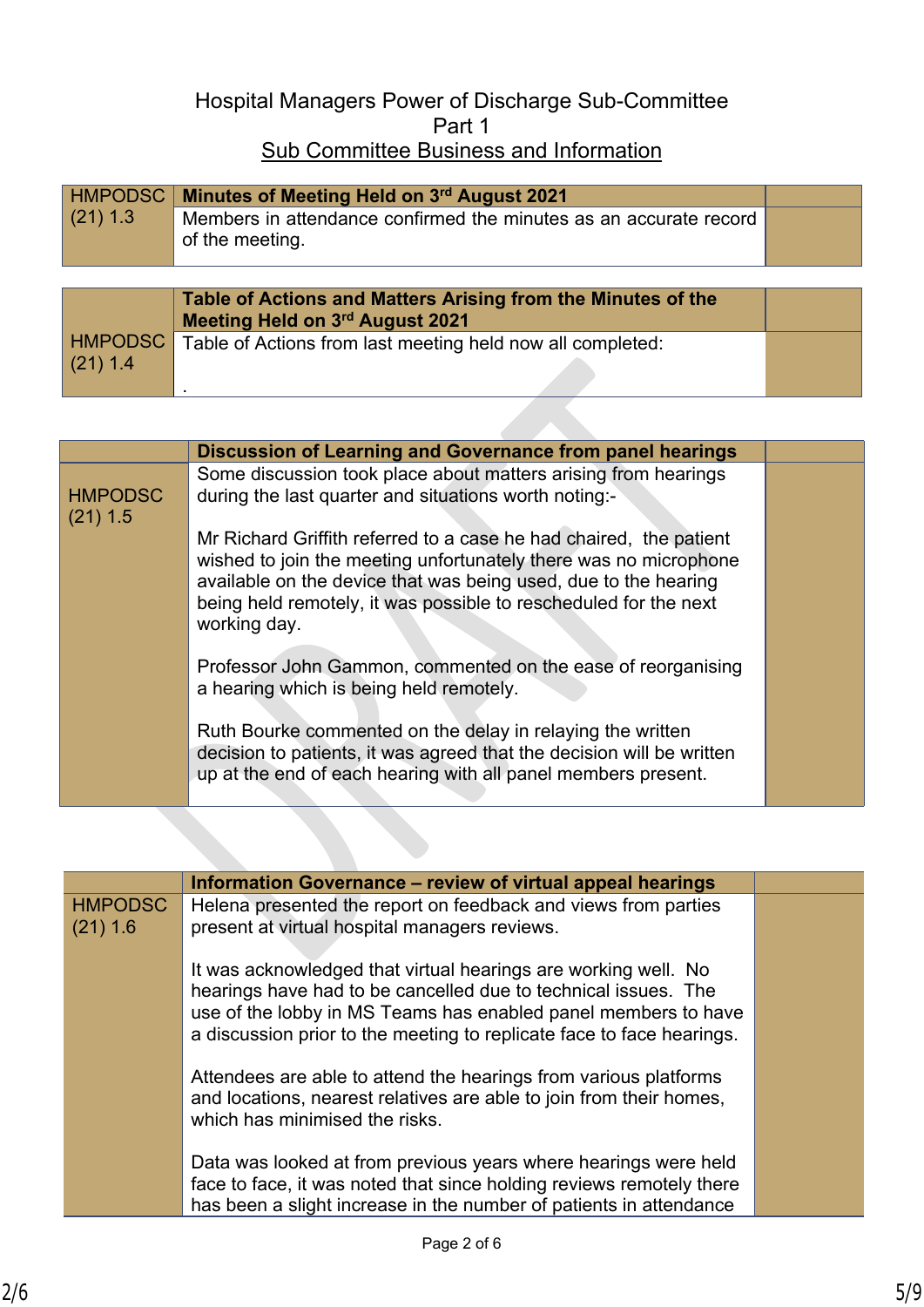| at appeal hearings.                                                                                                                                                                                                                                 |           |
|-----------------------------------------------------------------------------------------------------------------------------------------------------------------------------------------------------------------------------------------------------|-----------|
| Discussions took place regarding holding face to face reviews, an<br>update from Welsh Government on the guidelines released in April<br>2020 confirmed that these guidelines remain current, but a review<br>is taking place.                      |           |
| Sarah Roberts confirmed that risk assessments took place last<br>year for meeting rooms, the outcome was that these rooms are not<br>big enough to accommodate face to face hearings at this time.                                                  |           |
| Professor John Gammon confirmed that there is going to be a<br>change in the use of some buildings on Hafan Derwen site, an<br>early request could be put in to consider having a room with flexible<br>use with digital connection and facilities. | <b>JG</b> |
| On conclusion it was agreed to continue as we are and await<br>further guidance and respond accordingly.                                                                                                                                            |           |

| Received for information - Operation of Section 23 Mental Health Act 1983 |                                                                                                                                                                                                                                                                                                                             |  |
|---------------------------------------------------------------------------|-----------------------------------------------------------------------------------------------------------------------------------------------------------------------------------------------------------------------------------------------------------------------------------------------------------------------------|--|
|                                                                           | <b>Operation of S23 Mental Health Act 1983</b>                                                                                                                                                                                                                                                                              |  |
|                                                                           | Report on the use of the Mental Health Act 1983 -                                                                                                                                                                                                                                                                           |  |
| <b>HMPODSC</b>                                                            | 1st July 2021 - 30th September 2021                                                                                                                                                                                                                                                                                         |  |
| $(21)$ 2.1                                                                | Ruth Bourke presented the report and highlighted key areas of<br>the report.                                                                                                                                                                                                                                                |  |
|                                                                           | It was highlighted that overall it had appeared to be a busy<br>quarter for renewals. It was noted that there has been one<br>discharge this quarter, no welsh applications, also in one area<br>there was an increase in the number of renewal hearings being<br>held after the expiry date, this was in one area of CMHT. |  |
|                                                                           | Ruth Bourke confirmed that the MHRT are beginning to hold<br>reviews remotely using MS Teams, the first one for our health<br>board is being held this week.                                                                                                                                                                |  |
|                                                                           | Professor John Gammon noted that problems remain with reports<br>not being submitted in a timely manner which is not ideal for<br>patients, although is aware that multi disciplinary teams across<br>the health board are under clinical pressure.                                                                         |  |
|                                                                           |                                                                                                                                                                                                                                                                                                                             |  |
|                                                                           | <b>Minutes of the Mental Health Legislation Assurance</b><br>$\sim 1122$ and Contentate 2004                                                                                                                                                                                                                                |  |

|                         | <b>Minutes of the Mental Health Legislation Assurance</b><br>Committee - 2 <sup>nd</sup> September 2021                                                                                                  |  |
|-------------------------|----------------------------------------------------------------------------------------------------------------------------------------------------------------------------------------------------------|--|
| <b>HMPODSC (21) 2.2</b> | Minutes of the Mental Health Legislation Assurance<br>Committee held on 2 <sup>nd</sup> September 2021 were attached for<br>information.                                                                 |  |
|                         | Mrs Jane Jeffs raised her concerns regarding the self<br>assessment exercise, where three representatives from<br>different user groups all expressed concerns on how<br>difficult it was to contribute. |  |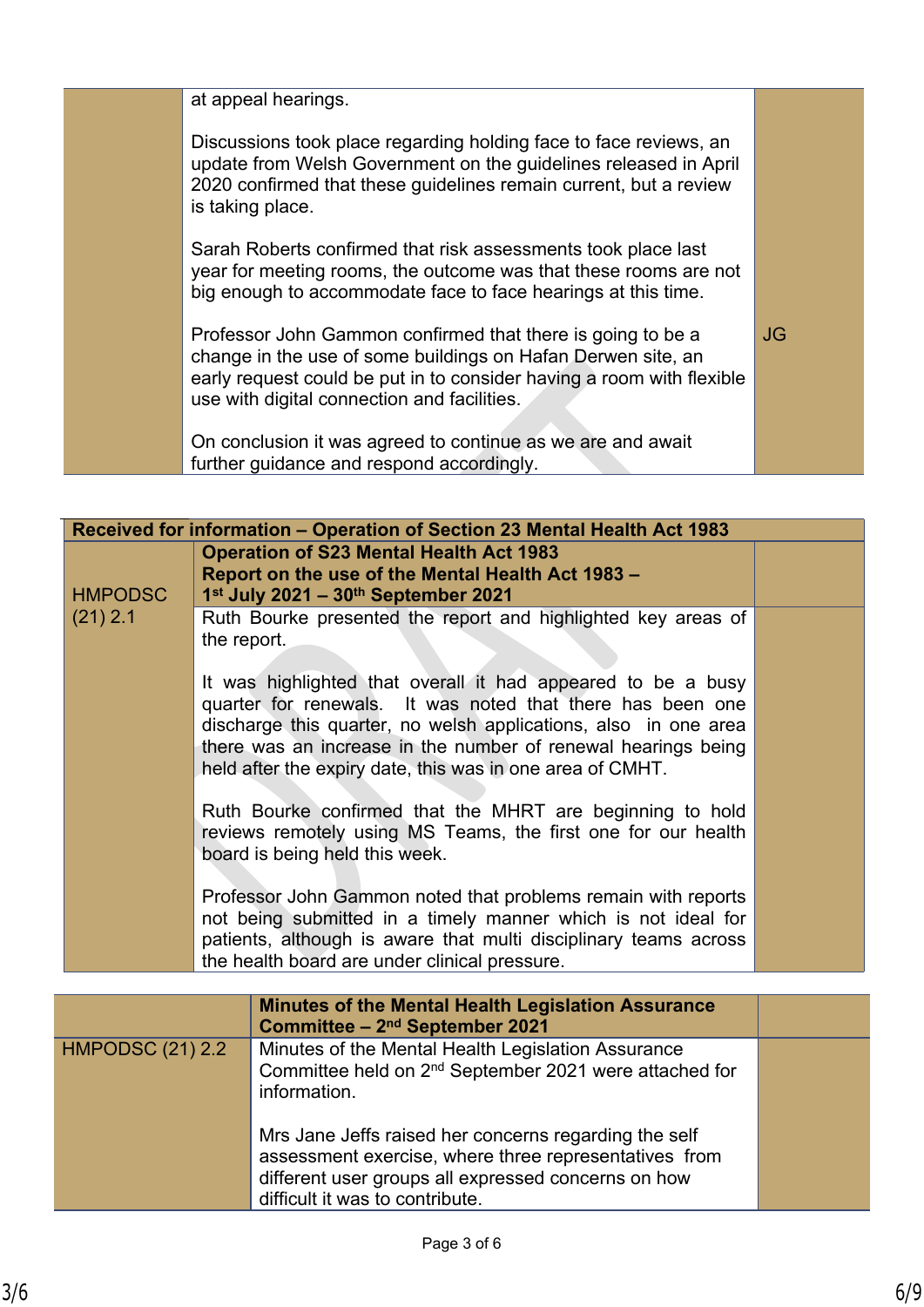| Professor John Gammon suggested that we ask Judith<br>Hardisty to just give us some assurance as to what has<br>been done in order to address the engagement within the<br>process of the assessment of the committee so that people<br>can access the process and also how we intend to respond<br>to the comments in a little bit more of a collaborative way. | <b>RB</b> |
|------------------------------------------------------------------------------------------------------------------------------------------------------------------------------------------------------------------------------------------------------------------------------------------------------------------------------------------------------------------|-----------|
| Ruth Bourke confirmed that our Terms of Reference has<br>been approved for this sub-committee.                                                                                                                                                                                                                                                                   |           |

| <b>For Information</b>  |                                                                                                                                                                                                                                  |  |
|-------------------------|----------------------------------------------------------------------------------------------------------------------------------------------------------------------------------------------------------------------------------|--|
|                         | IMHA Report $1st$ July 2021 – 31 <sup>st</sup> October 2021                                                                                                                                                                      |  |
| <b>HMPODSC (21) 3.1</b> | Members received the report provided by Natasha Fox,<br>Advocacy West Wales for information.                                                                                                                                     |  |
|                         | Natasha introduced Nia Williams, Independent Mental<br>Health Advocate who will be contributing to some meetings<br>in the future.                                                                                               |  |
|                         | Natasha confirmed that they are currently awaiting the<br>outcome of the IMHA bid as it has been delayed, the IMHA<br>contract ends in December. They are hopeful to hear the<br>outcome of the IMHA tender within the next week |  |
|                         | The drop in service has been extended to Llandovery to<br>join the naffy coffee mornings.                                                                                                                                        |  |
|                         | The impact of Covid has been noticed within the team with<br>extended absences, a cover advocate has been recruited.                                                                                                             |  |
|                         | Visits are all risk assessed, there are times when<br>advocates have been unable to access certain wards due<br>to covid infection, however the IMHA service continue to<br>work face to face wherever possible.                 |  |
|                         | The has now been 3 meetings with the all Wales IMHA<br>support group, it has been decide to go back to the MHRT<br>in relation to any findings they have around the pilot video<br>hearings.                                     |  |
|                         | Natasha has re-circulated to the advocates the updated<br>copy of form which they complete for patients wishing to<br>have hearings with a note for them to remember to ask<br>patients about remote and video hearings.         |  |
|                         | It has been noticed that there is an improvement on<br>debates around the interface of DOL's and MHA.                                                                                                                            |  |
|                         | There is a lot of requests to IMHA's for face to face<br>hearings, the document which is used by IMHA's has been<br>updated to capture this information.                                                                         |  |
|                         |                                                                                                                                                                                                                                  |  |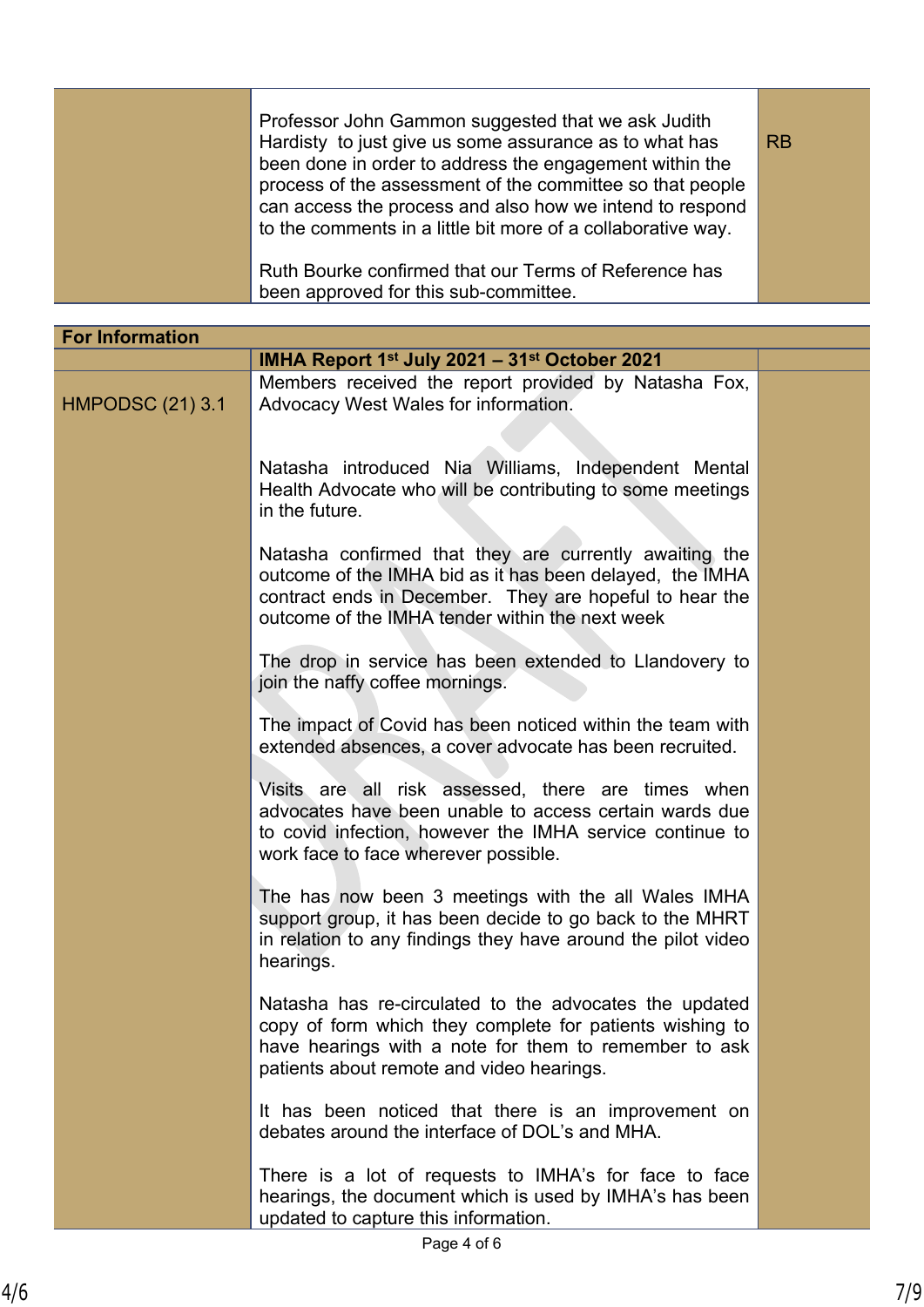| Natasha confirmed that holding hearings remotely does<br>reduce anxiety levels for some however, feedback from<br>other patients is that they find them more difficult to engage<br>with the hearing and some patients are put off making an<br>application. |  |
|--------------------------------------------------------------------------------------------------------------------------------------------------------------------------------------------------------------------------------------------------------------|--|
| Nia Williams stated that feedback obtained from patients<br>that the delay on the video call makes it more difficult to<br>engage with the hearing.                                                                                                          |  |

|                              | <b>Mental Health and Learning Disability Service Update</b>                                                                                                                                                                                                                                                                                                    |         |
|------------------------------|----------------------------------------------------------------------------------------------------------------------------------------------------------------------------------------------------------------------------------------------------------------------------------------------------------------------------------------------------------------|---------|
| <b>HMPODSC</b><br>$(21)$ 3.2 | Ailyeen Flynn gave an update on the commissioning of the<br><b>IMHA</b> service.                                                                                                                                                                                                                                                                               |         |
|                              | The service has been procured nationally this year, all<br>seven health boards in Wales have procurred IMHA<br>After initially awarding the contract<br>services together.<br>there has been a challenge from a current provider who<br>was not successful, therefore there is going to be a delay<br>due to having to re-evaluate all 7 health board tenders. |         |
|                              | Once the contract has been awarded Ailyeen will notify the<br>group.                                                                                                                                                                                                                                                                                           | AF / LH |
|                              | Aileen confirmed that as part of the transforming Mental<br>Health consultation, the opening hours of CMHT to 7 days<br>a week. It will be phased in so that by 1 <sup>st</sup> April 2022 all teh<br>CMHT's will be open 7 days a week $9 - 5$ .                                                                                                              |         |
|                              | A hospitality bed and sanctuary service is opening in<br>Ceredigion in the next 2 weeks which is being provided by<br>Hafal for the next 12 months.                                                                                                                                                                                                            |         |
|                              | Sanctuary service hours will be extended to open at 5pm<br>and operate 7 days a week up till the end of March.                                                                                                                                                                                                                                                 |         |
|                              | The Mental Health single point of contact will be<br>operational 24 hours a day, 7 days a week by the 1 <sup>st</sup> April.                                                                                                                                                                                                                                   |         |
|                              | The Mental Health Ambulance service which has been<br>funded by Welsh Government has been extended for a<br>further 6 months.                                                                                                                                                                                                                                  |         |
|                              | A service improvement programme group has been started<br>to improve services for learning disabilities.                                                                                                                                                                                                                                                       |         |